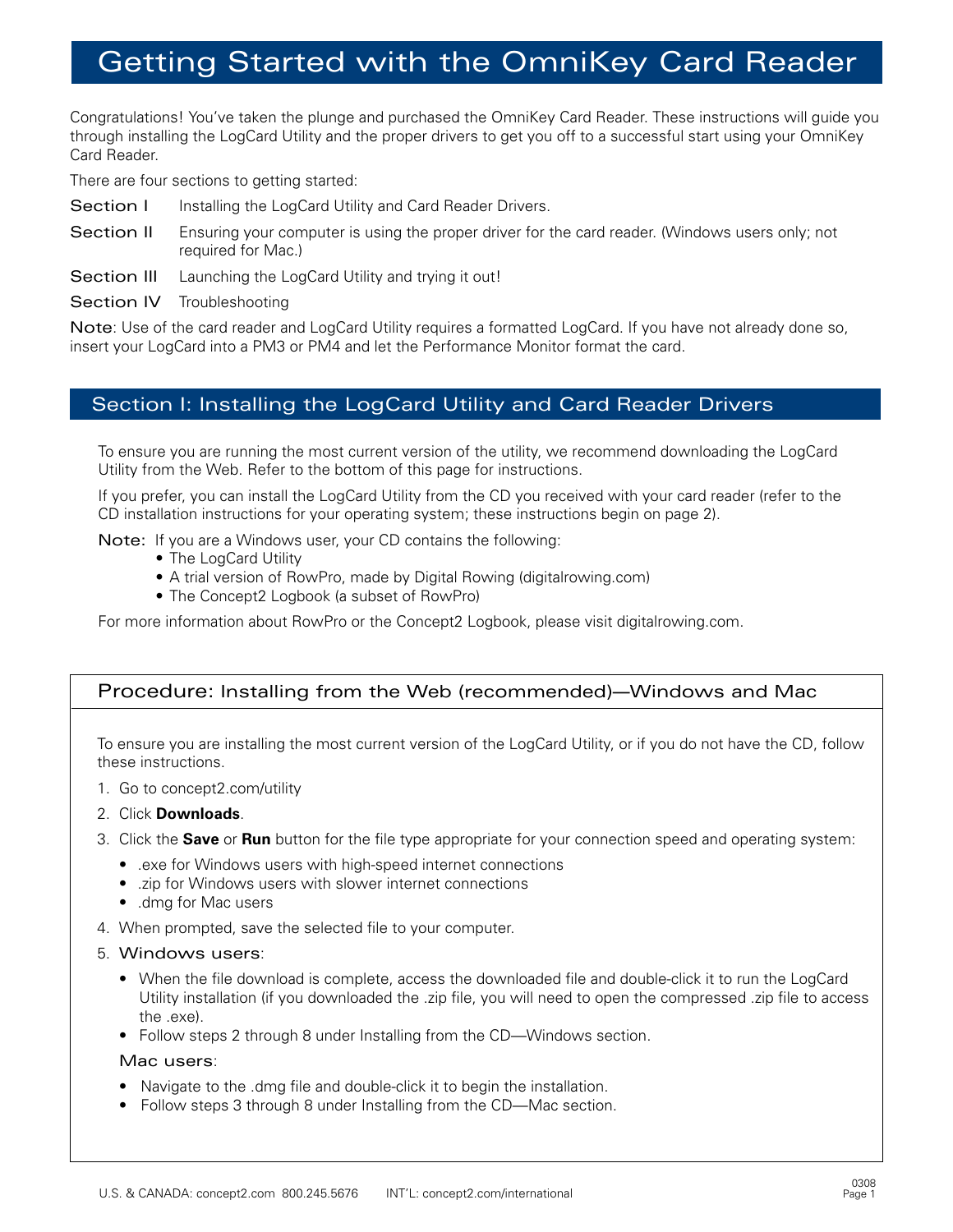## Procedure: Installing from the CD–Windows

Note: These instructions describe the installation process for Windows XP and Windows Vista. If you are running a different operating system, the installation process may differ.

1. Place the CD in your computer's CD or DVD drive.

Windows XP: The CD should automatically start-up and display the PC Software for your PM window. See photo A. If the CD does not start automatically:

- a. Click the Start menu on your PC, and then click **Run**.
- b. Browse to your CD/DVD drive and double-click **Concept2 Software**.
- c. Double-click **CD\_Start.exe**.
- d. On the Run window, click **OK**.

#### Windows Vista:

a. On the Auto Play window, click **Run CD\_start.exe**. See photo B.

Note: Throughout the LogCard Utility installation on Windows Vista, the User Account Control utility may prompt you for permission to install the software and necessary drivers. To ensure proper installation, click **Allow** or **Continue** as necessary to allow the installation.

- 2. Click the C2 Logo button  $\mathbb{R}$  to begin installing the LogCard Utility.
- 3. On the InstallShield Wizard Welcome window, click **Next** (it may take several minutes for this window to appear).
- 4. Accept the End-User License Agreement and click **Next**.
- 5. (Optional) Enter your Customer Information and click **Next**.
- 6. Accept the default Destination Folder (recommended) or select a new Destination Folder and click **Next**.
- 7. On the Ready to Install the Program window, click **Install**. The installation will take several seconds. Upon completion, the InstallShield Wizard Completed window will be displayed. Click **Finish**. See photo C. (If the Launch the program and Show the readme file checkboxes are selected, the readme file and LogCard Utility will automatically launch.)
- 8. Proceed to Section II.



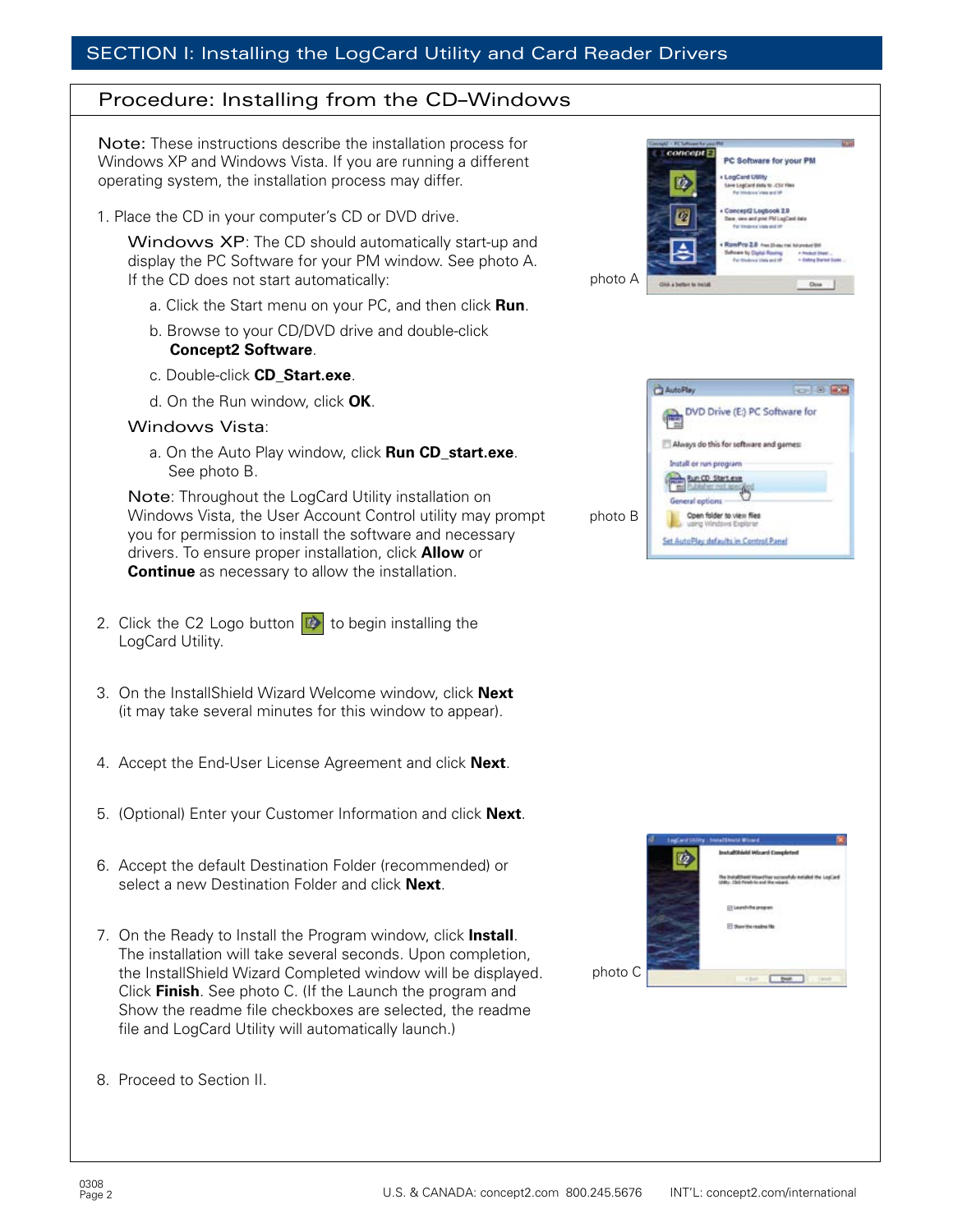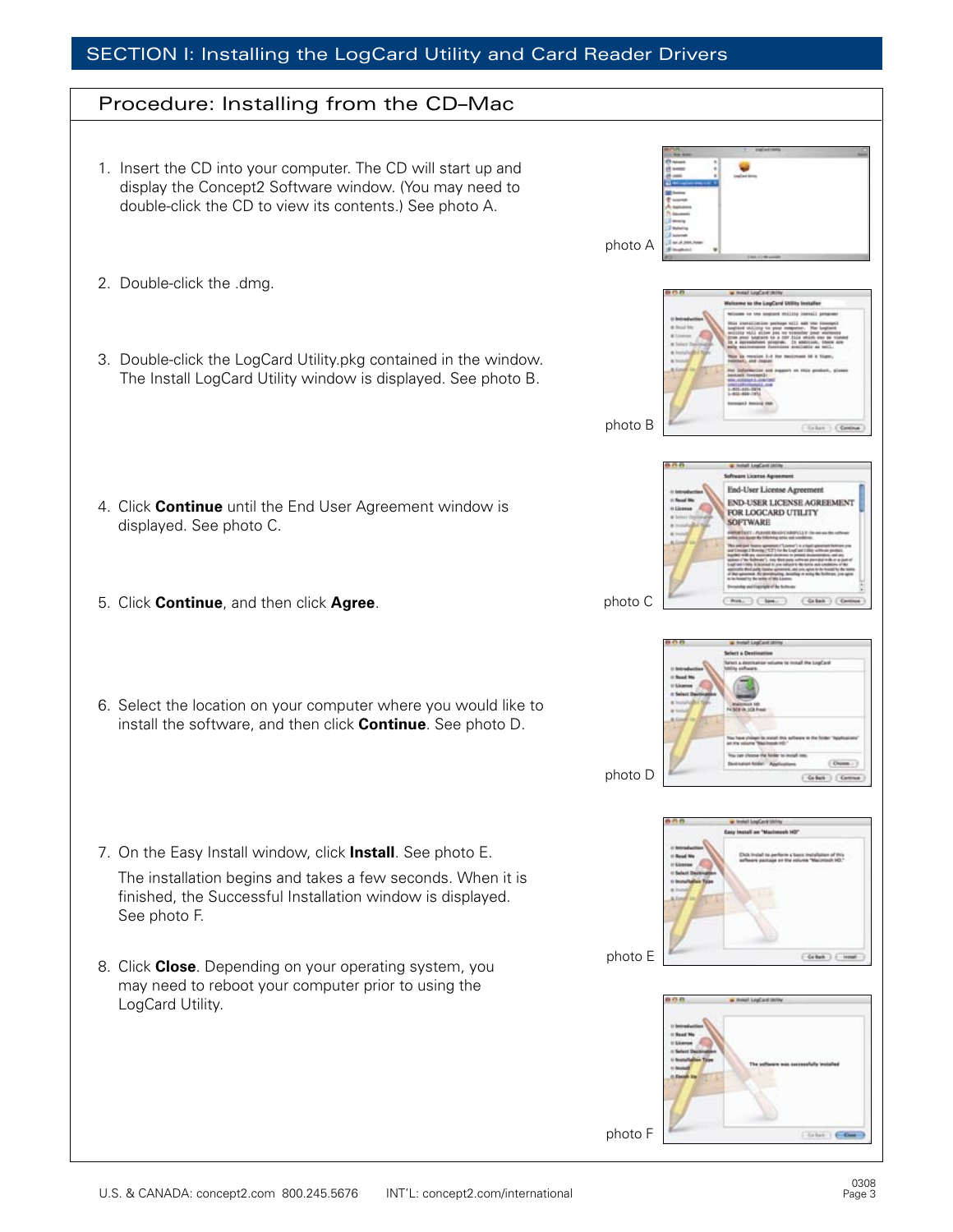## Procedure:

The first time you plug your card reader into your computer, you may need to tell your computer which driver to use. Note: If the Window's Found New Hardware Wizard does not launch when you first plug in your card reader, proceed to Section III.

### Windows XP Internet Method (Recommended)

- 1. Establish an Internet connection. If you do not have access to the Internet or prefer not to install drivers using this method, proceed to the Windows XP CD Method section below.
- 2. Connect your card reader to your computer. The Window's Found New Hardware Wizard may launch and give you the option of connecting to Windows Update. Select **Yes, this time only** and then click **Next**. See photo A.
- 3. At the next prompt, select **Install the software automatically (Recommended)** and click **Next**. The Wizard searches the Internet for the correct driver and installs it on your machine.
- 4. When the Wizard notifies you of successful installation, exit the Wizard and proceed to Section III.

## Windows XP CD Method

- 1. Navigate to the Drivers folder on the Concept2 Software CD. Note: You may have to right-click the name of the CD and click **Open** to view the contents of the CD.
- 2. Double-click the appropriate driver for the operating system you have (see list below) and follow the prompts to install the drivers. By default, the driver will be installed in C:\Omnikey\CardMan3x21… (the folder name in C:\Omnikey will resemble the name of the driver you installed).
	- For Windows Vista XP, 2000, and 2003, select CardMan3x21\_V1\_1\_2\_4.exe
	- For Windows XP/64 (AMD), select CardMan3x21\_V1\_1\_2\_4\_W64\_AMD.exe
	- For Windows XP/Itanium, select CardMan3x21\_V1\_1\_1\_0\_W64\_IA.exe

Note: If you need drivers for operating systems other than those listed here, visit omnikey.aaitg.com.

- 3. Connect your card reader to your computer. The Window's Found New Hardware Wizard may launch and give you the option of connecting to Windows Update. Select **No, not at this time** and then click **Next**. See photo B.
- 4. On the next window, select **Install from a list or specific location (Advanced)** and then click **Next**. See photo C.
- 5. The next window allows you to designate which driver to use. On this window:
	- a. Select **Search for the best driver in these locations**.
	- b. Deselect the **Search removable media (floppy, CD-ROM…)** checkbox if it is selected.
	- c. Check the **Include this location in the search** checkbox, and then click **Browse** to browse to the driver you installed on your computer in Step 2. See photo D.
	- d. Click **Next**.
	- e. When the driver installation is complete, click **Finish**.

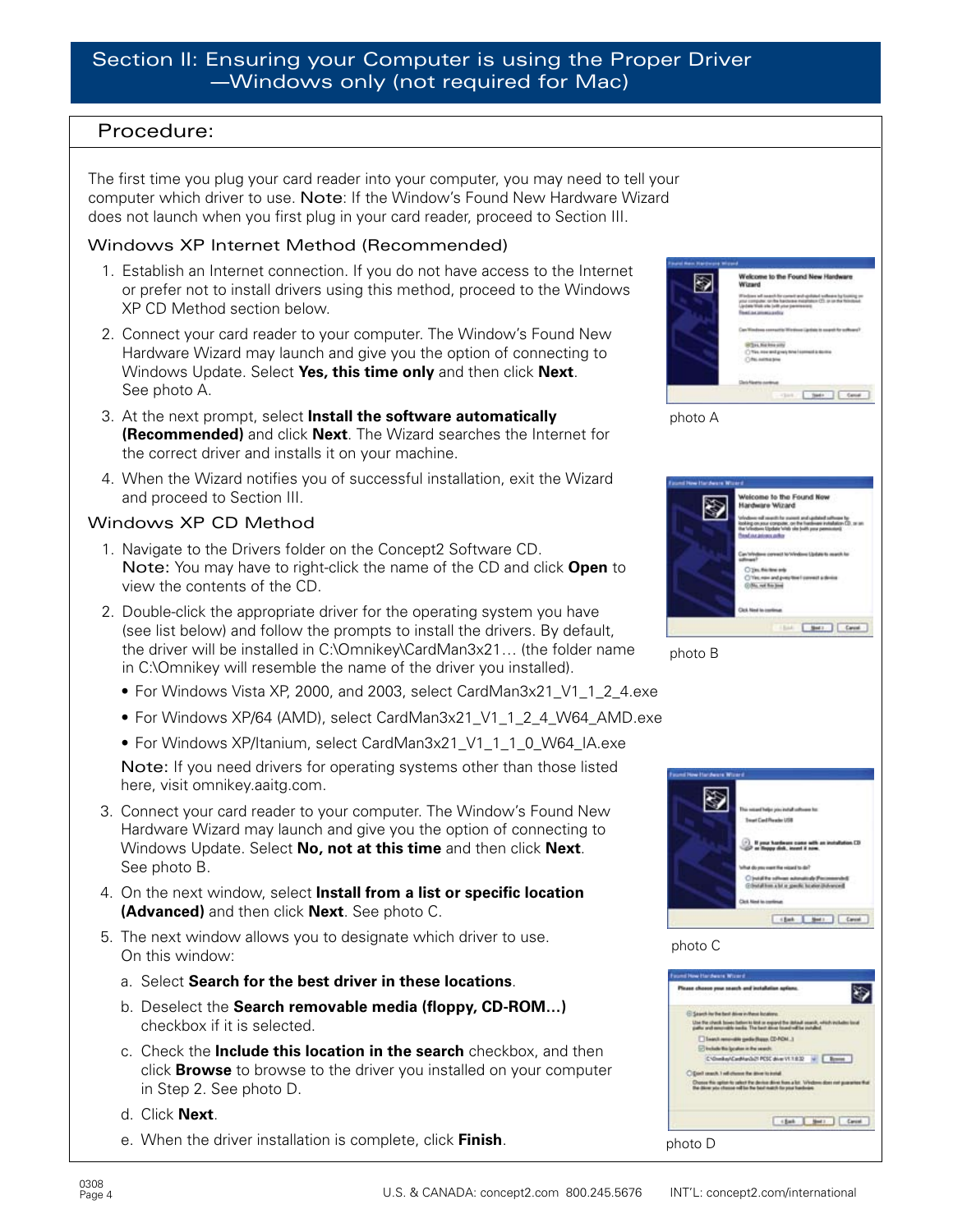#### Windows Vista Internet Method (Recommended)

- 1. Establish an Internet connection. If you do not have access to the Internet or prefer not to install drivers using this method, proceed to the Windows Vista CD Method section below.
- 2. Connect your card reader to your computer. The Window's Found New Hardware Wizard may launch and give you the option of installing driver software. Select **Locate and install driver** software. See photo E.
- 3. Click **Start** (the Windows icon in the lower left corner of the screen), then click **Computer**, and then click **Manage**. See photo F.
- 4. Double-click **Device Manager**. See photo G.
- 5. Click **+** next to Smart card readers to expand the list, right-click **USB Smart Card reader**, and then click **Update Driver Software**.
- 6. Select **Search automatically for updated driver software**. The Wizard searches the Internet for the correct driver and installs it on your machine.
- 7. When the driver installation is complete, click **Close** and proceed to Section III.

#### Windows Vista CD Method

- 1. Navigate to the Drivers folder on the Concept2 Software CD. Note: You may have to right-click the name of the CD and click **Open** to view the contents of the CD.
- 2. Double-click the appropriate driver for the operating system you have (see list below) and follow the prompts to install the driver files. By default, the driver will be installed in C:\Omnikey\CardMan3x21… (the folder name in C:\Omnikey will resemble the name of the driver you installed):
	- For Windows Vista, select CardMan3x21\_V1\_1\_2\_4\_.exe
	- For Windows Vista x64, select CardMan3x21\_V1\_1\_4\_W64\_AMD
- 3. Connect your card reader to your computer. The Window's Found New Hardware Wizard may launch and give you the option of installing driver software. Select **Locate and install driver software**. See photo E.
- 4. Click **Start** (the Windows icon in the lower left corner of the screen), then right-click **Computer**, and then click **Manage**. See photo F.
- 5. Double-click **Device Manager**. See photo G.
- 6. Click **+** next to Smart card readers to expand the list, right-click **USB Smart Card reader**, and then click **Update Driver Software**.
- 7. Select **Browse my computer for driver software**.
- 8. Navigate to the driver you installed on your computer in Step 2, click **OK**, and then click **Next**.
- 9. When the driver installation is complete, exit the Wizard and proceed to Section III.

| - Feund New Hardware |                                                                                                                              |
|----------------------|------------------------------------------------------------------------------------------------------------------------------|
| 3x21                 | Windows needs to install driver software for your CardMan                                                                    |
| for your device.     | Locate and install driver software (recommended)<br>Windows will quide you through the process of installing driver software |
| Ask me again later   | Mindows will ask again the next time you plug in your device or log on.                                                      |
|                      | Don't show this message again for this device<br>Your derica will not function until you install driver settures.            |
|                      | Cancel                                                                                                                       |



photo F



photo G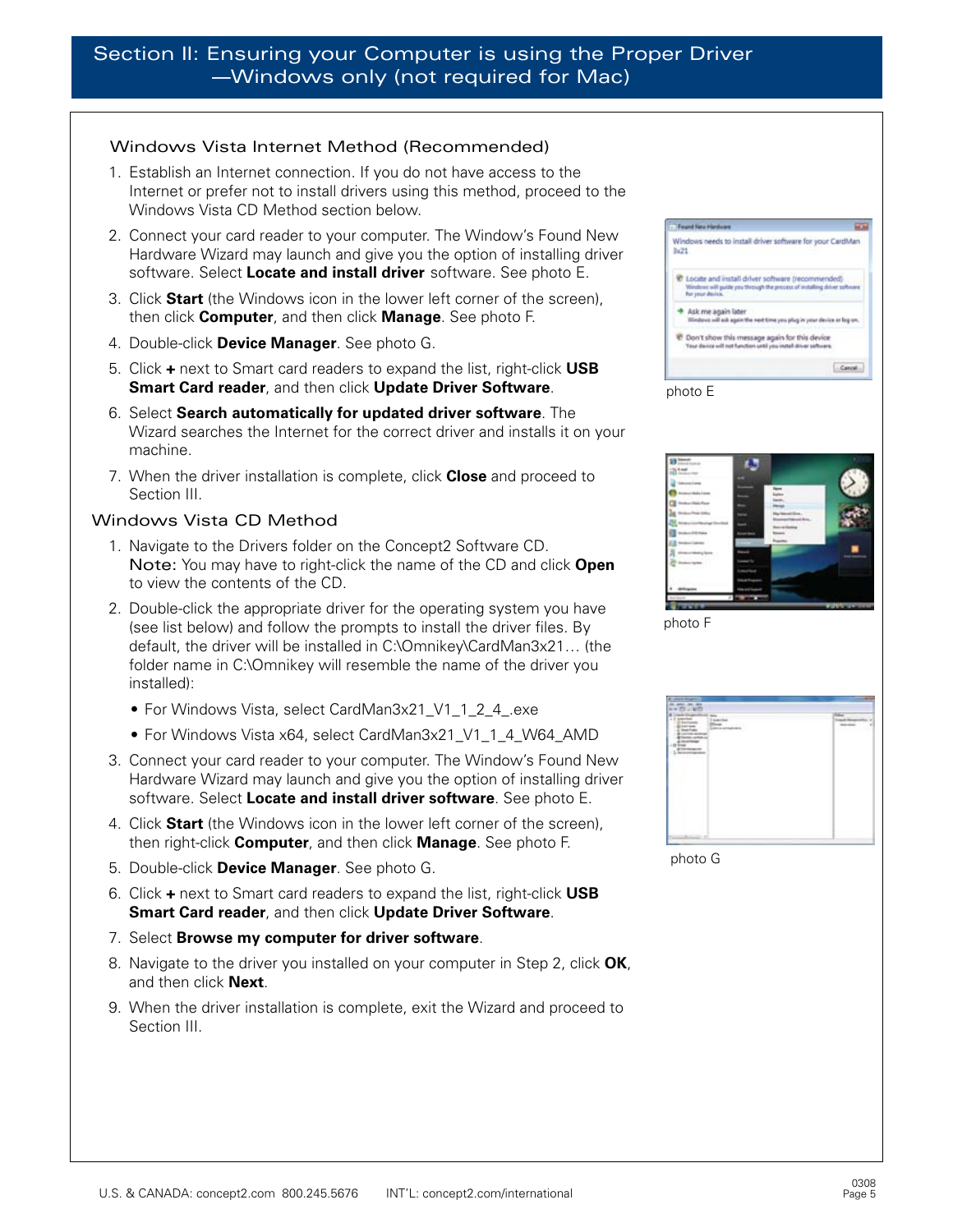## Procedure

Congratulations! You're ready to start using the LogCard Utility with your LogCard. This procedure ensures the LogCard Utility can detect your card reader.

1. Launch the LogCard Utility.

Windows users: Go to **Start > All Programs > Concept2 > LogCard Utility**. The Main Menu will be displayed. See photo A.

Mac users: Go to **Applications > LogCard Utility** and double-click **LogCard Utility**. The Main Menu will be displayed. See photo B.

2. If it isn't already connected, connect your card reader to your computer.

Windows users: Plug your card reader into the same port you used in Section II. (Plugging it into a different port may cause the New Hardware Wizard to launch. If it does, complete Section II, or unplug the card reader and replug it into the port you used in Section II and cancel the Wizard.)

- 3. After a few seconds, the LogCard Utility should register the card reader, and a card reader icon will appear in the lower left corner of the LogCard Utility. A LogCard icon will also appear to the right of the card reader icon and will have a red X through it to indicate that no LogCard is present. See photo C.
- 4. Insert a formatted LogCard into the card reader. After a few seconds, the LogCard Utility should register the LogCard, and the red X on the LogCard icon next to the card reader icon should clear. Refer to photos D and E.

You can now begin using the utility to manage the data on your LogCard. For instructions on using the various LogCard Utility options, click the help icon  $\bullet$  in the lower right corner of the Main Menu window to launch the LogCard Utility Help file.

Windows users: If you cannot get the red X on the LogCard icon to clear, refer to the Troubleshooting section.